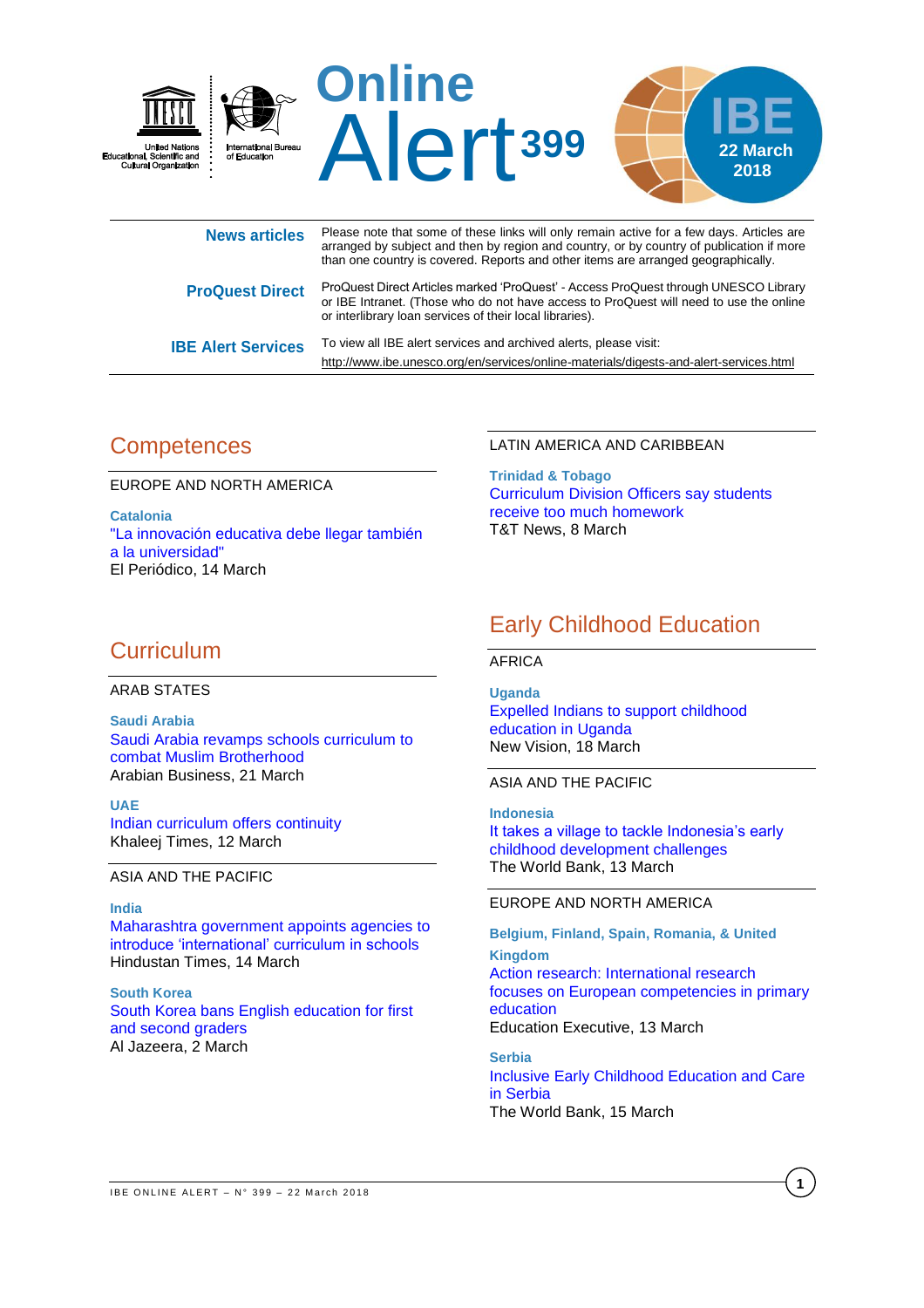## LATIN AMERICA AND CARIBBEAN

**Guatemala** [Gobierno de Guatemala fortalecerá educación](https://agn.com.gt/politica/gobierno-de-guatemala-fortalecera-educacion-primaria/)  [primaria](https://agn.com.gt/politica/gobierno-de-guatemala-fortalecera-educacion-primaria/) AGN, 10 marzo

# Education System

ASIA AND THE PACIFIC

**Benin** Bénin [: lancement d'un nouveau programme](https://afrique.latribune.fr/politique/politique-publique/2018-03-13/benin-lancement-d-un-nouveau-programme-national-d-alimentation-scolaire-integre-771687.html)  [national d'alimentation scolaire intégré](https://afrique.latribune.fr/politique/politique-publique/2018-03-13/benin-lancement-d-un-nouveau-programme-national-d-alimentation-scolaire-integre-771687.html) La Afrique Tribune, 13 March

#### LATIN AMERICA AND CARIBBEAN

**Mexico** [A 4 años de la reforma educativa: hay gasto](https://www.animalpolitico.com/2018/03/cuatro-anos-despues-la-reforma-educativa-opacidad-gasto-planes-estudio-excluyentes-mala-formacion-profesores-mexicanos-primero/)  [opaco, maestros mal preparados y currículas](https://www.animalpolitico.com/2018/03/cuatro-anos-despues-la-reforma-educativa-opacidad-gasto-planes-estudio-excluyentes-mala-formacion-profesores-mexicanos-primero/)  [excluyentes](https://www.animalpolitico.com/2018/03/cuatro-anos-despues-la-reforma-educativa-opacidad-gasto-planes-estudio-excluyentes-mala-formacion-profesores-mexicanos-primero/) Animal Politico, 14 marzo

# Education Reform

# AFRICA

**Liberia** [Education Sector to Undergo Another Reform](http://www.bushchicken.com/education-sector-to-undergo-another-reform-as-new-minister-discloses-plans/)  [as New Minister Discloses Plans](http://www.bushchicken.com/education-sector-to-undergo-another-reform-as-new-minister-discloses-plans/) The Bush Chicken, 12 March

**Kenya** Govt [to continue implementing ongoing](http://www.kbc.co.ke/govt-continue-implementing-ongoing-reforms-education-sector/)  [reforms in Education sector](http://www.kbc.co.ke/govt-continue-implementing-ongoing-reforms-education-sector/) KBC, 16 March

#### EUROPE AND NORTH AMERICA

**Croatia** [School Interest for Curricular Reform Exceeds](https://www.total-croatia-news.com/politics/26752-interest-for-curriculum-reform-above-all-expectations)  **[Expectations](https://www.total-croatia-news.com/politics/26752-interest-for-curriculum-reform-above-all-expectations)** Total Croatia News, 19 March

# Educational Technology

### EUROPE AND NORTH AMERICA

**Scotland** [Scots council becomes first in UK to give](http://www.heraldscotland.com/news/16095496.Scots_council_becomes_first_in_UK_to_give_virtual_reality_headsets_to_schools/)  [virtual reality headsets to schools](http://www.heraldscotland.com/news/16095496.Scots_council_becomes_first_in_UK_to_give_virtual_reality_headsets_to_schools/) The Herald, 19 March

## LATIN AMERICA AND CARIBBEAN

**Cuba** [Escuela cubana: La tecnología junto al](http://cubasi.cu/cubasi-noticias-cuba-mundo-ultima-hora/item/74282-escuela-cubana-la-tecnologia-junto-al-pizarron)  [pizarrón](http://cubasi.cu/cubasi-noticias-cuba-mundo-ultima-hora/item/74282-escuela-cubana-la-tecnologia-junto-al-pizarron) Cuba Si, 12 marzo

# Gender in education

#### AFRICA

**Congo** Education : [encore des disparités au niveau](http://adiac-congo.com/content/education-encore-des-disparites-au-niveau-des-femmes-80482)  [des femmes](http://adiac-congo.com/content/education-encore-des-disparites-au-niveau-des-femmes-80482) Agence d'information d'Afrique Centrale, 10 mars

#### ASIA AND PACIFIC

**Bangladesh, Indonesia, Malaysia, Pakistan** [Gender stereotypes in Bangladeshi,](https://gemreportunesco.wordpress.com/2018/03/16/gender-stereotypes-in-bangladeshi-indonesian-malaysian-and-pakistani-textbooks/)  [Infonesian, Malaysian and Pakistani textbooks](https://gemreportunesco.wordpress.com/2018/03/16/gender-stereotypes-in-bangladeshi-indonesian-malaysian-and-pakistani-textbooks/) World Education Blog, 16 March

## INTERNATIONAL

Bridging the [gender gap: why do so few girls](https://www.theguardian.com/science/head-quarters/2018/mar/08/bridging-the-gender-gap-why-do-so-few-girls-study-stem-subjects)  [study Stem subjects?](https://www.theguardian.com/science/head-quarters/2018/mar/08/bridging-the-gender-gap-why-do-so-few-girls-study-stem-subjects) The Guardian, 8 March

[Las niñas refugiadas tienen la mitad de](http://www.elmundo.es/internacional/2018/03/07/5a9fa8e422601dc25f8b45af.html)  [probabilidades de cursar secundaria que los](http://www.elmundo.es/internacional/2018/03/07/5a9fa8e422601dc25f8b45af.html)  [niños](http://www.elmundo.es/internacional/2018/03/07/5a9fa8e422601dc25f8b45af.html) El Mundo, 7 March

# Inclusive Education

AFRICA

**Morocco** Souss-Massa [: Mobilisation en faveur de](http://aujourdhui.ma/societe/souss-massa-mobilisation-en-faveur-de-lenfance-en-situation-de-handicap)  [l'enfance en situation de handicap](http://aujourdhui.ma/societe/souss-massa-mobilisation-en-faveur-de-lenfance-en-situation-de-handicap) Aujourd'hui Le Maroc, 8 mars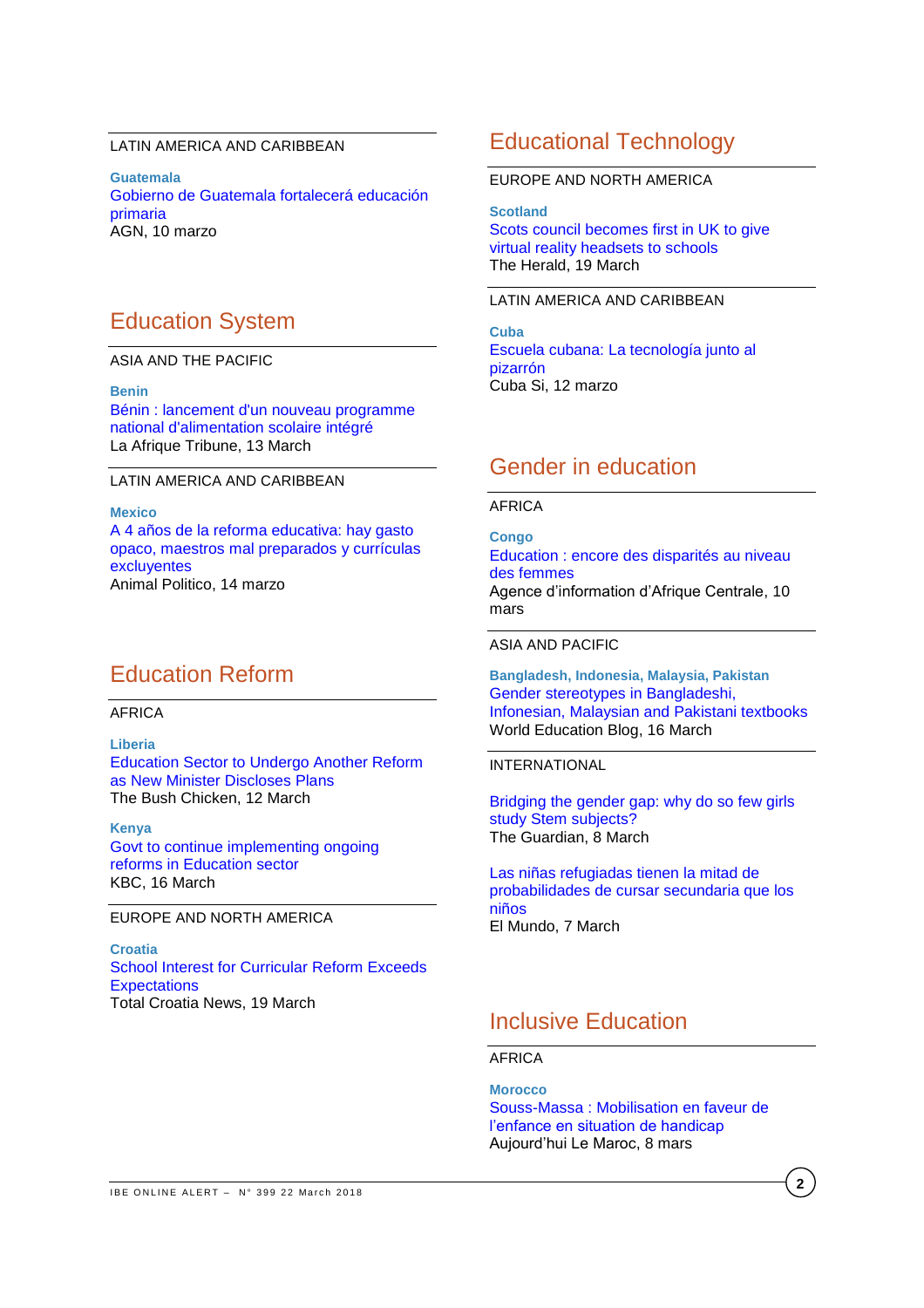## EUROPE AND NORTH AMERICA

**Europe** [Progress towards LGBTI inclusion in education](https://en.unesco.org/news/progress-towards-lgbti-inclusion-education-europe)  [in Europe](https://en.unesco.org/news/progress-towards-lgbti-inclusion-education-europe) UNESCO, 7 March **[French](https://fr.unesco.org/news/progres-matiere-inclusion-lgbti-education-europe) [Spanish](https://es.unesco.org/news/logros-materia-inclusion-cuestiones-relativas-lgbti-educacion-europa)** 

**Slovak Republic** [Slovak Republic: adopt a bolder approach to](https://www.coe.int/en/web/commissioner/-/slovak-republic-adopt-a-bolder-approach-to-ensure-inclusive-education-and-strengthen-the-safety-of-journalists)  [ensure inclusive education and strengthen the](https://www.coe.int/en/web/commissioner/-/slovak-republic-adopt-a-bolder-approach-to-ensure-inclusive-education-and-strengthen-the-safety-of-journalists)  [safety of journalists](https://www.coe.int/en/web/commissioner/-/slovak-republic-adopt-a-bolder-approach-to-ensure-inclusive-education-and-strengthen-the-safety-of-journalists) Council of Europe, 16 March

## LATIN AMERICAN AND CARIBBEAN

**Colombia** [Educación con inclusión, la misión de doña](http://colombia-inn.com.co/educacion-con-inclusion-la-mision-de-dona-mercedes-patino/)  [Mercedes Patiño](http://colombia-inn.com.co/educacion-con-inclusion-la-mision-de-dona-mercedes-patino/) Colombia INN, 8 marzo

# Neuroscience of learning

#### LATIN AMERICA AND CARIBBEAN

**Argentina** [Neurociencia y educación: ¿un vínculo](http://www.lr21.com.uy/comunidad/1362600-neurociencia-educacion-fabricio-ballarini) [posible? Análisis del doctor en Biología y](http://www.lr21.com.uy/comunidad/1362600-neurociencia-educacion-fabricio-ballarini)  [divulgador científico, Fabricio Ballarini](http://www.lr21.com.uy/comunidad/1362600-neurociencia-educacion-fabricio-ballarini) La Red 21, 17 marzo

## INTERNATIONAL

[Neuro-Agility: A New Paradigm for](https://www.td.org/insights/neuro-agility-a-new-paradigm-for-safeguarding-learning-organizations)  [Safeguarding Learning Organizations](https://www.td.org/insights/neuro-agility-a-new-paradigm-for-safeguarding-learning-organizations) ATD, 15 March

# School violence

EUROPE AND NORTH AMERICA

**USA**

[Florida Becomes First State to Offer Bullied](https://www.usnews.com/news/education-news/articles/2018-03-12/florida-becomes-first-state-to-offer-bullied-students-vouchers-for-private-school)  [Students Vouchers for Private School](https://www.usnews.com/news/education-news/articles/2018-03-12/florida-becomes-first-state-to-offer-bullied-students-vouchers-for-private-school) U.S. News & World Report, 12 March

[House passes STOP School Violence Act](http://abcnews.go.com/Politics/house-passes-stop-school-violence-act/story?id=53749704) ABC News, 14 March

[Student Bullying Is Down Significantly](https://www.usnews.com/news/data-mine/articles/2018-03-15/student-bullying-is-down-significantly) U.S. News & World Report, 15 March

# Teachers/Teacher Education

## EUROPE AND NORTH AMERICA

**Ireland** [Hundreds of teacher-training places to tackle](https://www.irishtimes.com/news/education/hundreds-of-teacher-training-places-to-tackle-crisis-1.3425815)  ['crisis'](https://www.irishtimes.com/news/education/hundreds-of-teacher-training-places-to-tackle-crisis-1.3425815)  The Irish Times, 14 March

# Reports, publications, etc.

### AFRICA

**South Africa** [Report of the Meeting of the SACD Task Team](http://unesdoc.unesco.org/images/0026/002616/261627e.pdf)  [for Teacher Standards](http://unesdoc.unesco.org/images/0026/002616/261627e.pdf)  UNESCO, 2017

#### ASIA AND PACIFIC

[Positioning ICT in Education to Achieve the](http://unesdoc.unesco.org/images/0026/002616/261661e.pdf)  [Education 2030 Agenda in Asia and the](http://unesdoc.unesco.org/images/0026/002616/261661e.pdf)  [Pacific: Recommendations for a Regional](http://unesdoc.unesco.org/images/0026/002616/261661e.pdf)  **[Strategy](http://unesdoc.unesco.org/images/0026/002616/261661e.pdf)** UNESCO, 2018

## EUROPE AND NORTH AMERICA

**Europe** The Resilience [of Students with an Immigrant](http://www.oecd-ilibrary.org/docserver/download/9118011e.pdf?expires=1521560613&id=id&accname=guest&checksum=425B2D7BAE42337C5469E52305EAB4E1)  **Background** OECD, 2018

**USA**

[Early Learning in State ESSA Plans](https://ffyf.org/wp-content/uploads/2018/03/Early-Learning-in-State-ESSA-Plans.pdf) First Five Years Fund, March 2018

[Closing the STEM Gap: Why STEM classes](https://query.prod.cms.rt.microsoft.com/cms/api/am/binary/RE1UMWz)  [and careers still lack girls and what we can do](https://query.prod.cms.rt.microsoft.com/cms/api/am/binary/RE1UMWz)  [about it](https://query.prod.cms.rt.microsoft.com/cms/api/am/binary/RE1UMWz)  Microsoft, March 2018

## INTERNATIONAL

**UNESCO-GEMR** [Meeting our commitments to gender equality in](http://unesdoc.unesco.org/images/0026/002615/261593e.pdf)  [education](http://unesdoc.unesco.org/images/0026/002615/261593e.pdf) UNESCO-GEMR, 2018